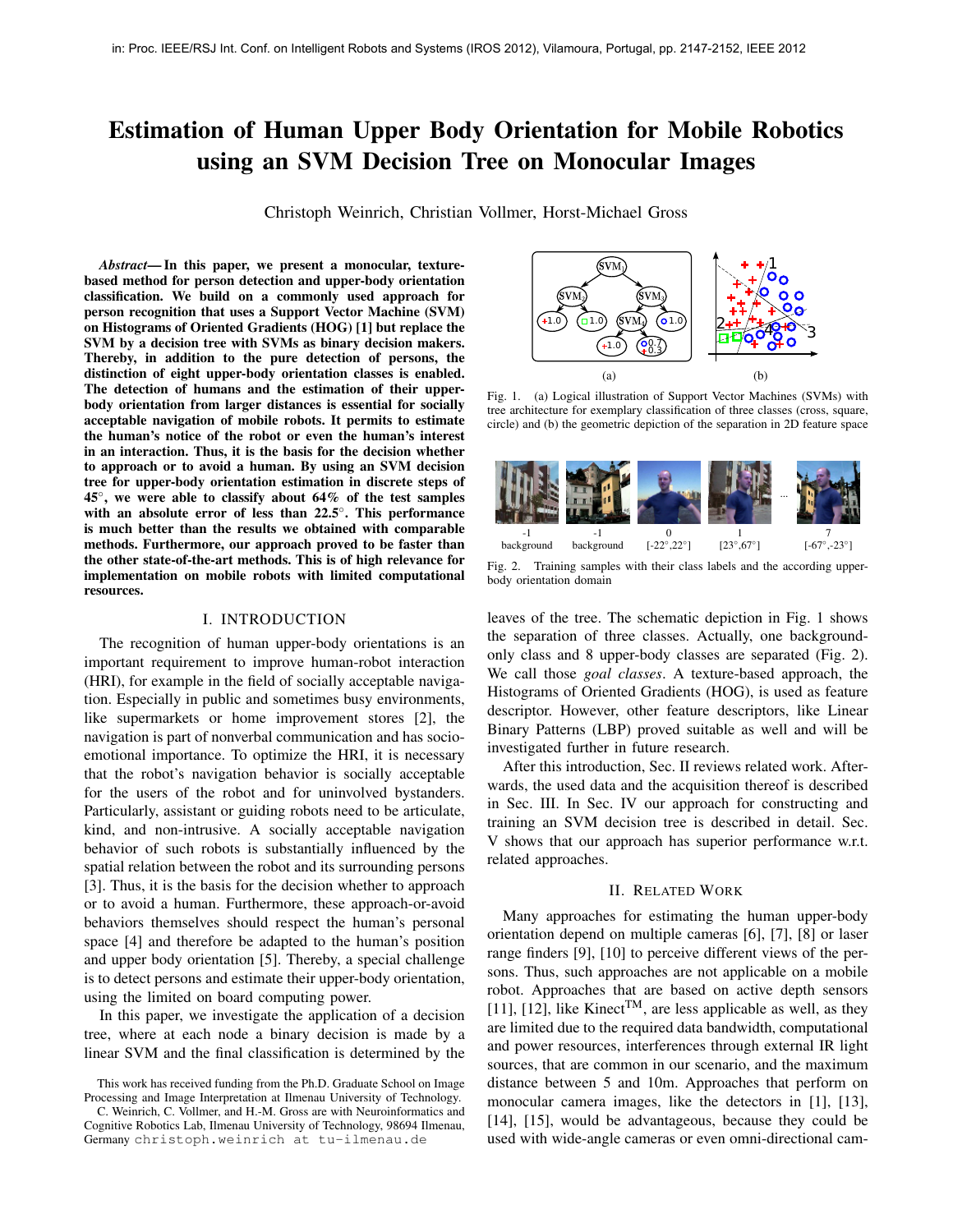eras. These cameras are relatively inexpensive, have high information content and are nowadays standard equipment on many mobile robots. Furthermore, all people in the robot's environment can be perceived and potentially recognized up to great distance, so that the robot has enough time to react during its tour.

The feature representations obtained by Histograms of Oriented Gradients (HOG) [1] and Local Binary Patterns (LBP) [13] are very robust to changes of color or illumination, making them well suited for our approach, as well.

In [1] and [13] linear SVMs are used for classification. SVMs generalize very well for linear separable problems, and their application is computationally relatively inexpensive, since the classification effort is reducible to one scalar product of the *D*-dimensional feature vector *x* and the trained weight vector *w*, plus a comparison with a threshold *b*:

$$
f(x) = \begin{cases} 1 & \text{if } \sum_{d=1}^{D} w_d \cdot x_d > b \\ -1 & \text{else} \end{cases}
$$
 (1)

Another advantage of linear SVMs is that the basic training parameters consist of only a cost factor, which defines a trade-off between generalization and accuracy, and a tolerance of a termination criterion. Optionally, the cost factor of particular classes or even individual data samples might be multiplied by some weight.

In this work, we distinguish nine goal classes (a background-only class and eight orientation classes). For classification with SVMs, this problem has to be mapped to multiple binary-class problems, for which several methods exist that will be explained in the following.

A one-versus-rest (1-v-r) multi-class SVM [16] employs *C* binary SVMs to separate each of the *C* classes from the remaining classes. The resulting classification is done by a winner-takes-all strategy, whereas the classifier with the highest output value determines the class.

The one-versus-one (1-v-1) method [17] applies  $\frac{C^2 - C}{2}$  binary SVMs to separate *C* classes from each of the remaining classes. A max-wins voting strategy is used, where the vote for a class is increased whenever this class wins the binary classification. For robust classification, each class should be separable by a binary SVM from each of the remaining classes. This is less constricting compared to 1-v-r SVMs, because the separation of one class against all others is generally harder.

Directed Acyclic Graph SVMs (DAGSVMs) [18] employ  $\frac{C^2 - C}{2}$  binary SVMs to separate *C* classes, as well. But in contrast to the 1-v-1 method, these binary SVMs are hierarchically arranged. Thereby only  $C - 1$  binary classifications have to be accomplished to classify one sample.

If the above mentioned multi-class methods are applied to linear SVMs, each separation between a pair of classes (1-v-1) or between one class and all other classer (1-v-r) is done by one hyperplane. This decreases the robustness of the classifier on data that is not perfectly linearly separable. In the experiments, we will show that linear multi-class SVMs like 1-v-1 and in particular 1-v-r are not able to separate the orientation classes properly. One obvious solution would be the use of nonlinear SVMs. However, these are computationally more expensive, because all *k* support vectors have to be processed, and for each of them the kernel function  $K(x^{(i)}, x)$  needs to be computed:

$$
f(x) = \begin{cases} 1 & \text{if } \sum_{i=0}^{k} \alpha_i K(x^{(i)}, x) > b \\ -1 & \text{else} \end{cases}
$$
 (2)

Another disadvantage compared to linear SVMs is that the kernel parameters have to be defined. For example, the widely used Gaussian kernel needs to be parameterized by its covariance matrix. Since the kernel parameters strongly affect the performance, this is not a trivial choice.

Moreover, non-linear SVMs require a great amount of memory during training. Therefore, in [19] non-linear SVMs are combined within a decision tree. This approach is called DTSVM. The decision tree is primarily used to decompose the feature space until it gets more efficiently manageable by the non-linear SVMs, which are located in the decision tree's leaves. So, in contrast to pure decision trees, this decomposition does not need to be performed until the subspace contains only samples of a single class, which often causes over-fitting.

But since linear SVMs already show relatively good results for person detection on HOG data [1], the computational effort of non-linear SVMs during application phase seems disproportional.

Obviously, there is a vast amount of multi-class classifiers with different degree of separability and computational effort, but we concentrate on a multi-class extension to SVMs that increases computational cost only minimally. Thereto, we investigated different approaches of SVM decision trees, where at the nodes SVMs are used as binary decision makers. An important distinguishing feature of these trees is the way the multiple classes are mapped on two classes for each binary decision. In [20], e.g., the classes with the closest centers are merged iteratively until only two classes are left. Like the typical decision tree algorithms, the training data is used to train a node, then the training data is separated according to the decision in that node, and the subsets are used to recursively train the child-nodes. Compared to pure decision trees like in [21], the separation of the feature space is not limited to be par-axial and therefore, potentially, generalizes better. As Fig. 1 shows, decision trees can separate concave distributions of data samples and solve multi-class problems. Moreover, the path length from the root node to the leaves reflects the separation complexity of the associated subspaces of the feature space. This means, less complex classification problems need less computing time.

Our approach can be used as a detector, and its output can be utilized in later processing stages, e.g. in a person tracker, and merged with outputs of other detectors that use other cues to detect persons, in 3D space. For example, we use this approach to support a silhouette-based approach for continuous estimation of orientation, which suffers from silhouette ambiguities. To support this merging,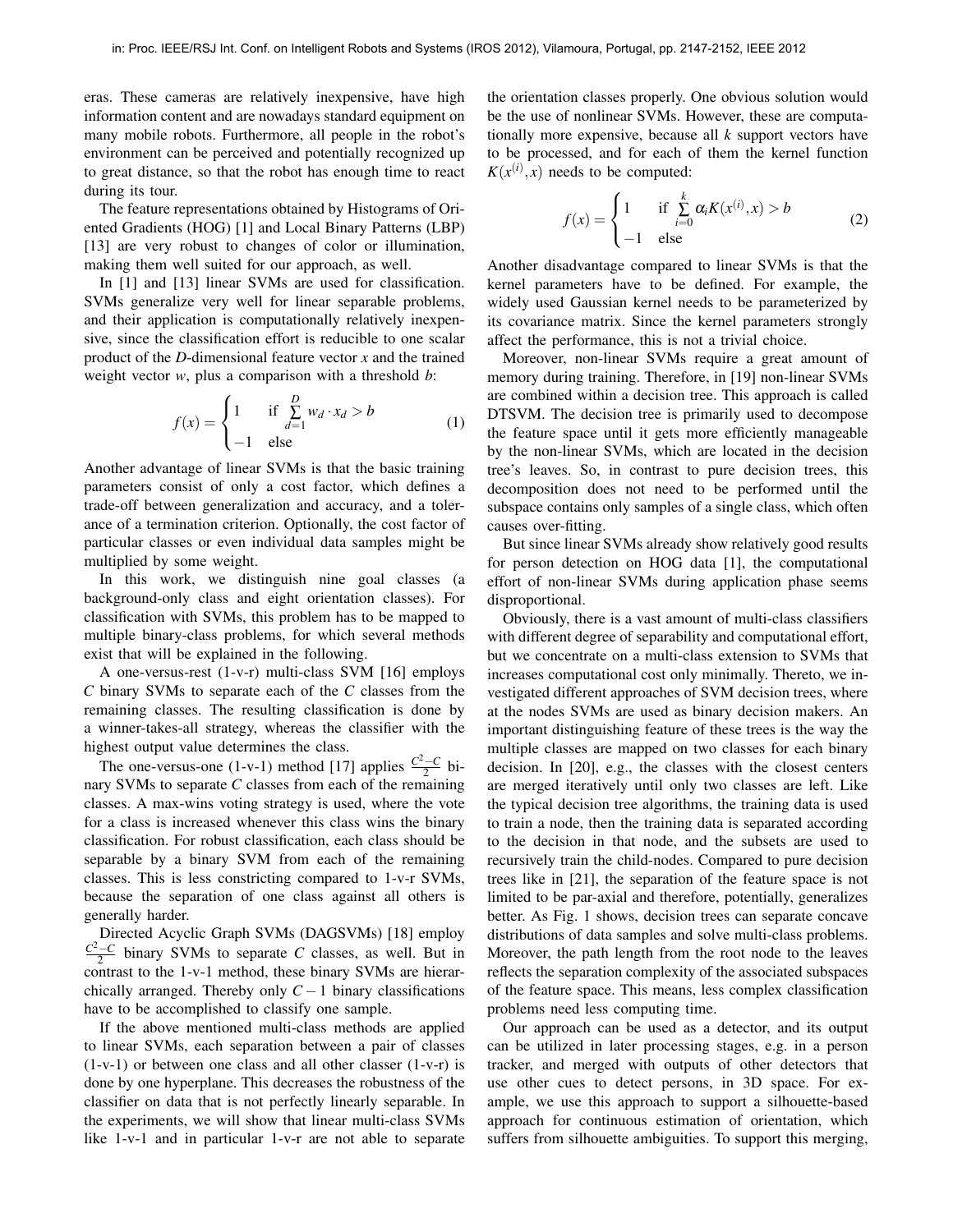it is beneficial to have a probabilistic notion of the outputs. Instead of providing just the most likely orientation class, our approach determines the probability of each orientation class. Since the classifier is applied on a multi-resolution pyramid like in [1], the classification results are stored within a multi-resolution pyramid as well, where each level stores the probability of all eight orientation classes. Knowing the camera parameters, a given pose hypothesis in 3D space can be mapped onto a position in the multi-resolution pyramid, yielding the corresponding probabilities or vice versa.

The next section describes the data acquisition of the training and test images of humans standing or moving in different orientations in front of a mobile robot and their ground truth labeling. In Sec. IV the specification of the training of an SVM decision tree, which is especially designed for our application, is shown.

#### III. DATA ACQUISITION

The training data set consists of about 1.5 million image sections. Each of them is labeled with -1 if it shows exclusively background. The other images that show humans, are labeled from 0 to 7, whereas the label describes the upper body orientation from -180° to 180° in 45° intervals (Fig. 2). The vertical position of the hip is located at the images' lower border and the head is located with a distance that is 10% of the image height, to the upper edge. The human's spine is always located around the center of the image and all images have the same aspect ratio. Certain variations of the image positions are included, because when the sliding window technique is applied to get the detection windows during application phase, the detection windows do not hit each human exactly, either. However, by this relatively strict positioning of the image sections, we make sure that particular body parts are located at almost the same positions, to simplify the classification problem. Furthermore, the detection of humans becomes spatially more precise. The background of each image showing a human is also contained in one of the images that show exclusively background. This prevents the classifier from modeling the goal classes based on the background regions of images that show humans. To increase the variance of the background and reduce the correlation between persons and background, each image that shows a human has another background.

To automatically obtain orientation labels for the training data, which consists of 16 differently dressed people, we used the skeleton tracking facility of the OpenNI<sup>TM</sup> together with the Kinect<sup>TM</sup> depth camera. The training data was captured of humans which had less than 5m distance to the camera. However, due to the use of a multi-resolution pyramid this does not limit the maximum distance during application of this approach. The skeletons' shoulder positions were used to compute the orientation and to automatically label the images. Furthermore, background subtraction in HSI color space was used to roughly segment the person in the image. Afterwards GrabCut [22] was applied for pixel accurate segmentation of the human. Thereby, the actual background could be replaced by the image segments from the background images (Fig. 2) of the INRIA person data set [1] ("blue boxing"). The resulting data set, which consist of 23,876 images showing humans in different upper-body orientations and about 1.5 million background image segments, was split into a training and a validation data set, at a ratio of 10 to 1.

A test data set of 1,490 images was created with an additional person. In contrast to the training data set, in this case the background of the test images was not replaced. Furthermore, the orientation labels of the test data set were manually checked and if necessary corrected as the orientation estimations delivered by the OpenNI as ground truth data sometimes were incorrect. Additionally, 96,146 background images for the test set were generated from the Caltech background data base [23].

## IV. TRAINING OF THE SVM DECISION TREE

For classification, the root node of the decision tree employs a linear SVM to decide which of its child nodes is capable to classify a given data sample. The child nodes recursively do the same until a leave node is reached. As will be explained later, each leave holds a multinomial distribution of labels for those samples that are placed in the subspace that the respective leaf is responsible for. The output of our classification procedure is the most likely class label (Fig. 1) or optionally the whole distribution over the nine class labels.

The decision tree is constructed recursively starting at the root node. To train the *SVM* of the current node, all training samples in the set *S* have to be assigned to one of the binary classes −1 and 1, which we call *grouping*. Thereafter, the training data set is separated according to the SVM decision, and for each subset  $S^{-1}$  and  $S^1$ , which are the subsets of all samples with binary label  $-1$  and 1, respectively, this algorithm is applied recursively to the child nodes. The recursion is terminated when a certain proportion  $p \in (0,1]$  of a node's training samples *S* belong to one class, or further separation does not improve the classification on the validation data set, which indicates over-fitting. Increasing *p* generally leads to a reduction of the resulting tree's depth. The distribution of a node's training samples over the orientation labels is estimated by the relative frequency of the training samples that 'fell' in the responsibility of this node.

To estimate the quality of an SVM node w.r.t. to the accuracy of the whole tree, the information gain *G*(*SVM*) is used on the validation data set. It defines the reduction of the entropy within the child nodes  $H(S^{-1})$  and  $H(S^1)$  compared to the entropy of the parent node  $H(S)$ . The information gain is also applied to grow decision trees by the ID3 algorithm [21]:

$$
G(SVM) = H(S) - \frac{|S^{-1}|}{|S|}H(S^{-1}) - \frac{|S^1|}{|S|}H(S^1)
$$
 (3)

$$
H(S) = -\sum_{c=0}^{C} \frac{|S_c|}{|S|} \log \frac{|S_c|}{|S|} \tag{4}
$$

where  $S_c$  is the set of samples of goal class  $c \in \{0, \ldots, C\}$ . To tune the SVM's training parameters of each node, w.r.t. the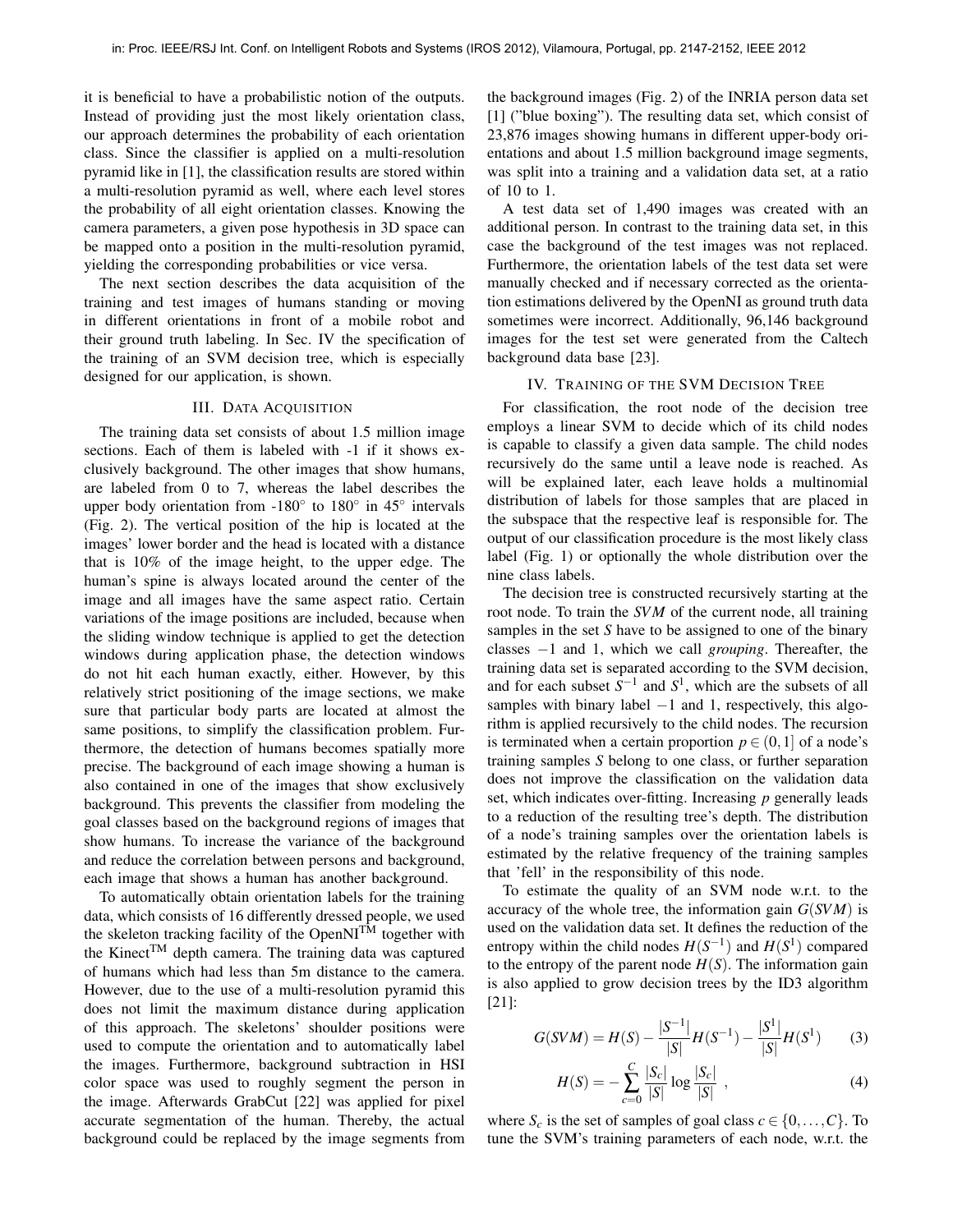gain G(SVM), we propose the application of five steps (Fig. 3), whereas some are optional. Each step will be described in the following.



Fig. 3. Steps for tuning of the SVM parameters. The steps are applied recursively, e.g., for each of the  $C-1$  groupings the weighting is applied

#### *A. Binary Grouping of Classes*

To train a node's SVM each of the training samples has to be assigned to a binary class. For simplification, all samples of one goal class *c* are mapped to the same binary class  $b(c) \in \{-1,1\}$ . The resulting task is to find a good mapping  $m$  of goal classes to binary classes  $m =$  ${b(1), b(2), ..., b(C)} ∈ {-1, 1}^C$ . Initially the goal class with most of the samples  $c' = \arg \max |S_c|$  is mapped to the binary class 1 and all the other classes are mapped to  $-1$ . Then iteratively m is modified by changing the mapping of that goal class  $c'' = \arg \max$ ∀*c*,*b*(*c*)=−1  $|S_c ∩ S^1|$  $\frac{c}{|S_c|}$ , which has a binary label  $b(c) = -1$  and was classified worst according to the old mapping. Thus *C* − 1 mappings are tested by actually training an SVM. The best grouping is dependent on the data samples. So, besides two 1-versus-rest separations, *C*−3 separations of two groups of goal classes are checked.

## *B. Optional Weighting of Goal Classes*

Ideally, all training samples are perfectly separable w.r.t. the binary labels. If this is not the case, the SVM attempts to separate all training samples as good as possible without any notion of the training samples' goal classes. However, regarding the SVM decision tree, it is more important to separate individual goal classes as good as possible, even if the overall classification gets worse. Accordingly, it shall be avoided that the training samples of certain goal classes negatively affect the separation of other goal classes. Therefore, the goal classes of each binary group, that have a greater classification error than the best classified class, are temporarily deleted (or down-weighted) from the training data set and a second SVM is trained on this data. Thereafter, it is checked whether this SVM reaches a better information gain *G*(*SVM*) on the validation data than the initially trained SVM.

### *C. Optional Recursive Feature Elimination (RFE)*

To prevent the trained SVMs from over-specialization, the irrelevant features should be eliminated from the training data set. An easy way is greedy backward feature selection for linear SVMs with RFE [24]. Thereby, all features are



Fig. 4. The effect of weight reduction of that class, which is illustrated by +, is shown in (b). Compared to (a) the margin of  $SVM_1$  between  $\Box$  and  $\circ$ increases and generalization improves. However, in return one more SVM is needed to separate  $+$  from  $\circ$ 

ranked by their reduction of the SVM's margin. Then, some features with low rank are eliminated, and the SVM is trained again. More features might be eliminated iteratively. For a linear SVM, the rank of feature *d* is given directly by the trained weight vector *w*:  $rank_d = |w_d|$ . Since the information gain *G*(*SVM*) is calculated using the validation data set and the SVM is trained on the training data set, finally these features are selected where the SVM shows best generalization abilities. This way for different nodes different features might become relevant.

#### *D. Bootstrapping*

The training time of SVMs is dependent on the number of training samples. Some of the training samples have very little influence on the trained SVM. In order to prevent that these samples increase the training effort unnecessarily, bootstrapping is applied iteratively. Initially a suboptimal SVM is trained on a random subset of the training samples. This SVM is used to classify further random samples and falsely classified samples are added to the training set. This is repeated until each sample of the training set is classified correctly, or it is already included in the training set.

#### *E. Optimization of Class Weight Ratio*

When an SVM is trained, its operating point on the ROC curve is dependent on the weight ratio for the two classes. By default this ratio is 1.0. In this step, the ratio is adapted by exponential binary search as long the FPR = 1.0 or the  $FNR = 1.0$ . This is relevant, when the training data is not linearly separable and, e.g., an enclosed class is represented by relatively few samples (Fig. 5).



Fig. 5. SVM trained on two not linearly separable classes, which are equally weighted 5(a). In 5(b) the class, which is pictured as red crosses is weighted up. Therewith, the separation 1 is achieved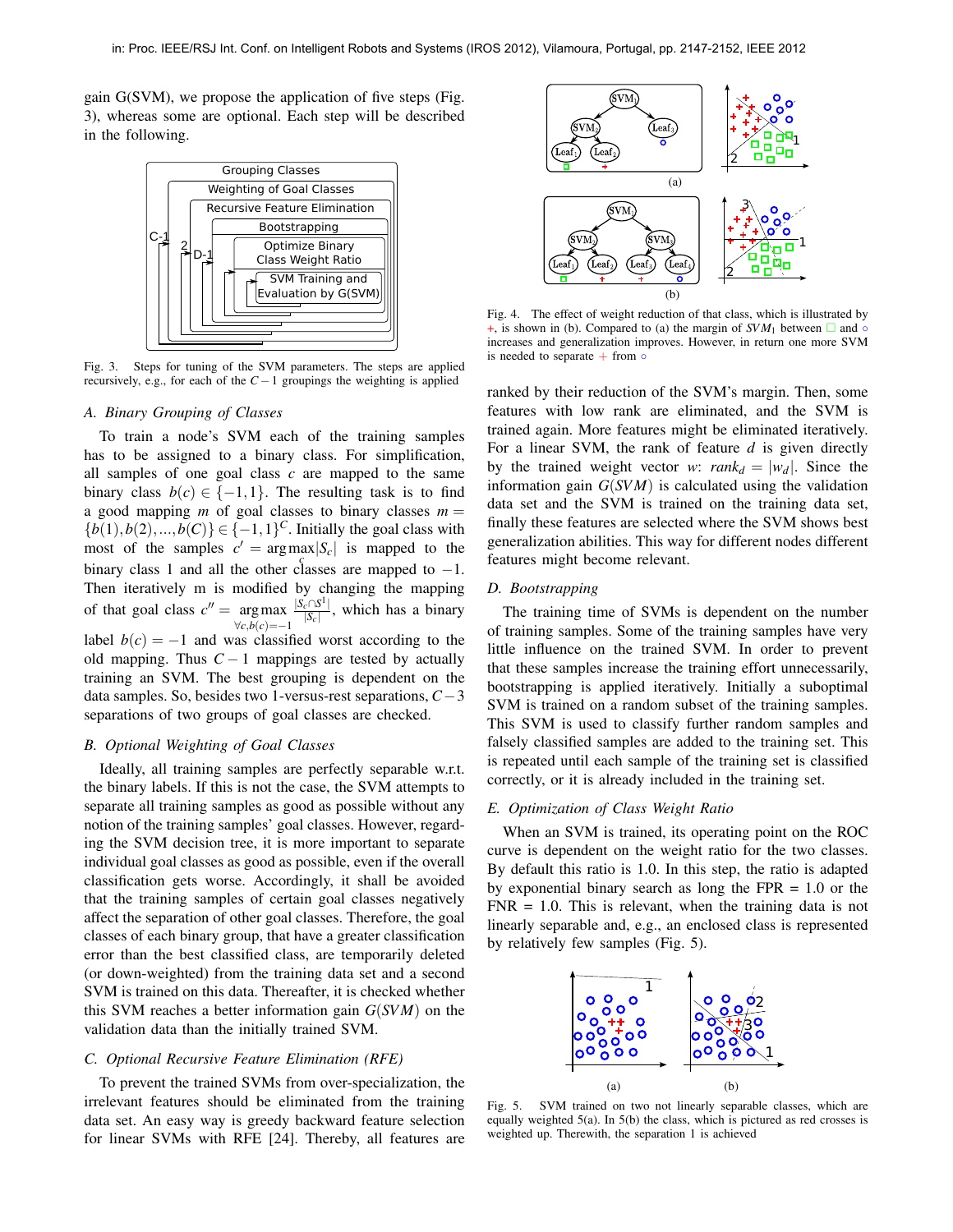#### V. EXPERIMENTS

Before presenting the results of the SVM decision tree for upper-body orientation estimation, the classification quality and computational effort will be compared to some approaches that have been mentioned in Sec. II. To that purpose, the benchmark data sets that have also been used in [19] are employed. These data sets of different application areas can be downloaded from the UCI Machine Learning Repository [25]. Additionally, the HOG Upper-Body (HOG-UB) data set is created from the acquired images (Sec. III), whereas an HOG descriptor with 72x72 pixel window size, 16x16 pixel block size, and nine gradient orientation bins per cell is applied. This results in a 2,304-dimensional feature vector for each training image. A characterization of all data sets is shown in table I. For each data set the number of classes, the feature dimension and the number of training, validation and test samples are listed.

TABLE I EVALUATION DATA SETS FROM [19] AND OUR HOG-UB

|            | #class         | #dim | #training | #validation | #testing | #sample   |
|------------|----------------|------|-----------|-------------|----------|-----------|
| <b>PHW</b> | 10             | 16   | 7.227     | 1.872       | 1.893    | 10.992    |
| Letter     | 26             | 16   | 13.294    | 3.336       | 3.370    | 20,000    |
| Shuttle    | 7              | 9    | 38,664    | 9.573       | 9,763    | 58,000    |
| Poker      | 10             | 10   | 16.674    | 4.165       | 4.171    | 25,010    |
| <b>CI</b>  | 2              | 14   | 30.148    | 7.537       | 7.537    | 45.222    |
| Forest     | 7              | 54   | 387.343   | 96,835      | 96.834   | 581,012   |
| <b>PPI</b> | $\overline{c}$ | 14   | 836.544   | 206,635     | 206,635  | 1.249.814 |
| <b>KDD</b> | 5              | 41   | 3,265,623 | 816,405     | 816,403  | 4.898.431 |
| $HOG-UB$   | 9              | 2304 | 1.411.880 | 141,185     | 70.636   | 1,623,701 |

For the smaller data sets, the accuracy (ACC) is shown in table II (where *SVM Tree* refers to our approach), and the number of CPU cycles that are required to classify all test samples are listed in table III. It is shown that the accuracy of our SVM tree is higher than the one of the pure decision tree and the pure linear multi-class SVM. Furthermore, the computational effort is similar to these approaches. The classification rate of our approach is lower than the one of DTSVM, but it needs only a fraction of the computation time.

TABLE II ACCURACY[%] ON SMALLER TEST DATA SETS

|                 | <b>PHW</b> | Letter | Shuttle | Poker | CI    |
|-----------------|------------|--------|---------|-------|-------|
| DTSVM[19]       | 99.52      | 97.66  | 99.89   | 56.75 | 84.81 |
| <b>SVM</b> Tree | 98.42      | 89.14  | 99.98   | 53.97 | 84.22 |
| ID3 Tree $[21]$ | 95.51      | 87.18  | 99.95   | 49.72 | 80.97 |
| 1-vs-rest SVM   | 91.86      | 70.77  | 91.23   | 49.94 | 83.29 |

TABLE III CPU CYCLES FOR CLASSIFICATION OF SMALLER TEST DATA SETS

|                                                                                                                                                                                              | <b>PHW</b> | Letter | Shuttle | Poker                                                                                        | СI |
|----------------------------------------------------------------------------------------------------------------------------------------------------------------------------------------------|------------|--------|---------|----------------------------------------------------------------------------------------------|----|
| DTSVM[19]                                                                                                                                                                                    |            |        |         | $1.4 \cdot 10^8$   $7.6 \cdot 10^9$   $1.8 \cdot 10^7$   $1.0 \cdot 10^9$   $7.0 \cdot 10^8$ |    |
| <b>SVM</b> Tree                                                                                                                                                                              |            |        |         | $2.7 \cdot 10^6$   5.6 $\cdot 10^6$   5.4 $\cdot 10^6$   7.3 $\cdot 10^6$   1.3 $\cdot 10^7$ |    |
| ID3 Tree [21] $\mid$ 2.4 $\cdot$ 10 <sup>6</sup> $\mid$ 5.1 $\cdot$ 10 <sup>6</sup> $\mid$ 5.5 $\cdot$ 10 <sup>6</sup> $\mid$ 9.5 $\cdot$ 10 <sup>6</sup> $\mid$ 1.8 $\cdot$ 10 <sup>7</sup> |            |        |         |                                                                                              |    |
| 1-vs-rest SVM   3.6 $\cdot$ 10 <sup>6</sup>   8.8 $\cdot$ 10 <sup>6</sup>   1.7 $\cdot$ 10 <sup>7</sup>   7.7 $\cdot$ 10 <sup>7</sup>   1.3 $\cdot$ 10 <sup>7</sup>                          |            |        |         |                                                                                              |    |

Table IV and V show the accuracy, or the balanced accuracy (BAC) respectively, and computational effort of the larger data sets. The HOG-UB data set is strongly unbalanced in favor to the background class (-1). Therefore, the BAC is used for evaluation instead of the accuracy.

TABLE IV CLASSIFICATION QUALITY ON LARGE TEST DATA SETS

|                 | Forest | <b>PPI</b> | <b>KDD</b> | <b>HOG-UB</b> |
|-----------------|--------|------------|------------|---------------|
|                 | ACC[%] | ACC[%]     | ACC[%]     | BAC[%]        |
| DTSVM[19]       | 94.59  | 92.29      | 99.99      | $51.61*$      |
| <b>SVM</b> Tree | 94.41  | 90.99      | 99.99      | 64.82         |
| ID3 Tree $[21]$ | 93.31  | 88.11      | 99.99      | 33.07         |
| 1-vs-rest SVM   | 71.50  | 87.42      | 99.81      | 55.23         |

|                                                       | TABLE V |  |  |  |
|-------------------------------------------------------|---------|--|--|--|
| CPU CYCLES FOR CLASSIFICATION OF LARGE TEST DATA SETS |         |  |  |  |

|                 | Forest             | PPI                 | <b>KDD</b>         | <b>HOG-UB</b>       |
|-----------------|--------------------|---------------------|--------------------|---------------------|
| DTSVM[19]       | $4.2 \cdot 10^{9}$ | $3.0 \cdot 10^{10}$ | $2.3 \cdot 10^{9}$ | $1.3 \cdot 10^{11}$ |
| <b>SVM</b> Tree | $6.8 \cdot 10^8$   | $1.9 \cdot 10^{9}$  | $1.5 \cdot 10^{9}$ | $2.6 \cdot 10^{9}$  |
| ID3 Tree $[21]$ | $6.5 \cdot 10^8$   | $1.9 \cdot 10^{9}$  | $1.9 \cdot 10^{9}$ | $1.0 \cdot 10^{10}$ |
| 1-vs-rest SVM   | $2.6 \cdot 10^8$   | $3.1 \cdot 10^{8}$  | $2.5 \cdot 10^{9}$ | $8.8 \cdot 10^{9}$  |

Especially on the high dimensional HOG-UB data set the application of linear SVMs, like in 1-vs-rest SVM and SVM Tree, perform very well. Both approaches have relatively low computational cost and good classification accuracy. For classification of the nine goal classes, the SVM Tree outperforms all tested classifiers w.r.t. accuracy and computational effort. Unfortunately, the DTSVM implementation could not process the complete HOG-UB data set on our 3.5 GHz training PC with 128 GB RAM, because of the storage needs. Thats why the DTSVM was trained on 10% of the HOG-UB data set. This took 45 hours, whereas our approach took 1.4 hours for training on the complete data set.

The error between estimated orientation and actual continuous ground truth orientation is presented as histogram in Fig. 6. It shows that about 64% of the test samples were classified with an absolute error below 22.5◦ which is half the orientation range of one class.



Fig. 6. Histogram of the samples' proportion over the absolute classification error between estimated, discrete orientation and ground truth orientation

The true positive rate (TPR) for pure person detection regardless of the upper-body orientation is 97.7% and the false positive rate (FPR) is 0.87%. An actual classification result of the detector is visualized in Fig. 7. Note, that we did not group the bounding boxes resulting from the different levels of the scale space like commonly done by e.g. the mean shift algorithm.

The topology of the resulting decision tree is shown in Fig. 8. Due to the binary grouping of the goal classes (see section IV-A), the class samples, that are very close in feature space, are separated by nodes further down the decision tree. The